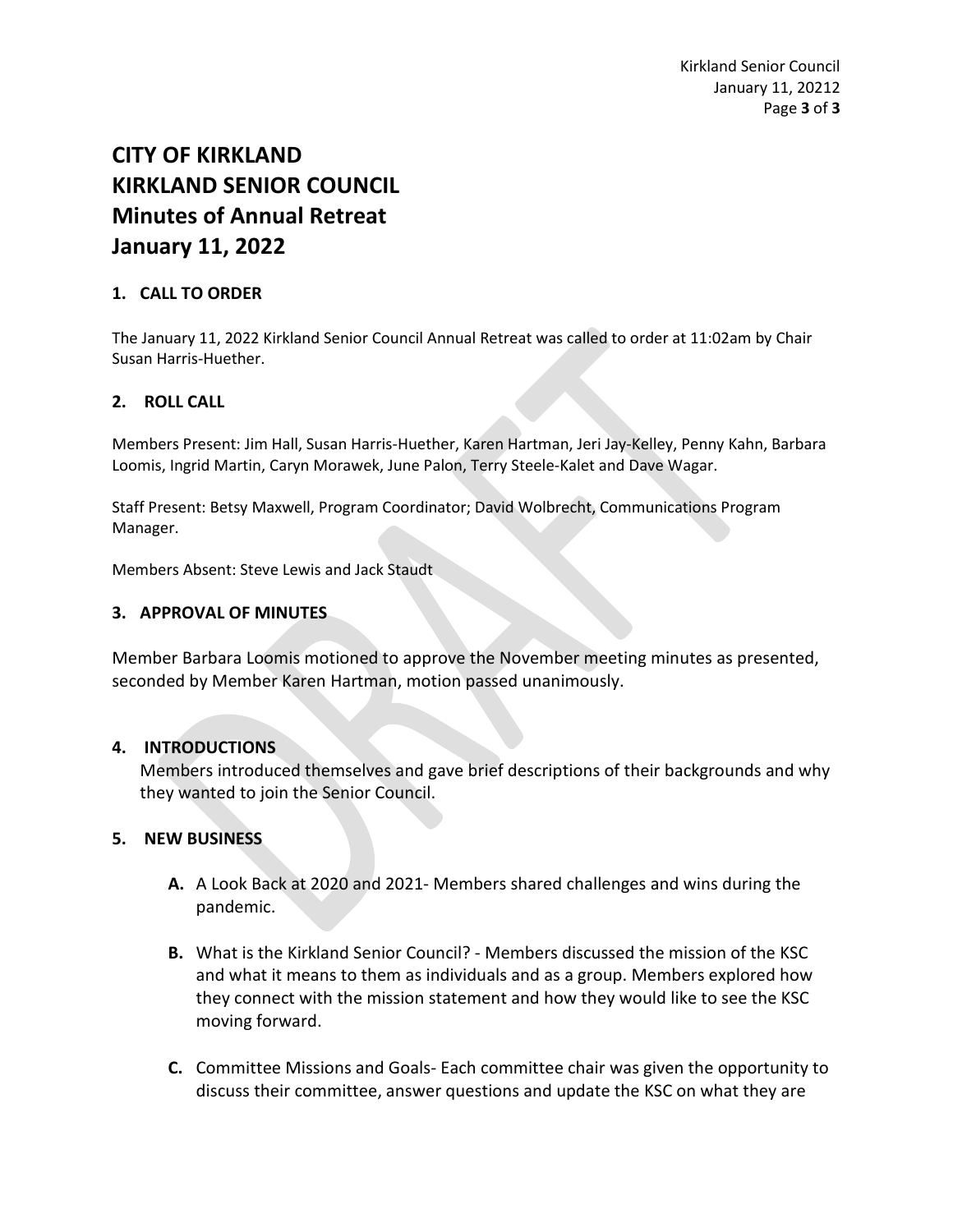Kirkland Senior Council January 11, 20212 Page **3** of **3**

currently working on. Members were then asked to sign up for one or more committee to work on.

#### **Advocacy Committee-**

Karen Hartman- Chair Jeri Jay-Kelley Caryn Morawek June Palon

#### **Art Show Committee-**

Penny Kahn- Chair Jim Hall Susan Harris-Huether Karen Hartman Ingrid Martin Caryn Morawek June Palon Terry Steele-Kalet

#### **Housing Committee-**

Barbara Loomis- Chair Susan Harris-Huether Penny Kahn Jeri Jay Kelley Ingrid Martin June Palon

## **Resource Guide Committee-**

Penny Kahn- Chair Susan Harris-Huether Jerry Jay-Kelley Ingrid Martin Caryn Morawek Terry Steele-Kalet

#### **Senior Education Committee-**

Terry Steele-Kalet- Chair Susan Harris-Huether Penny Kahn